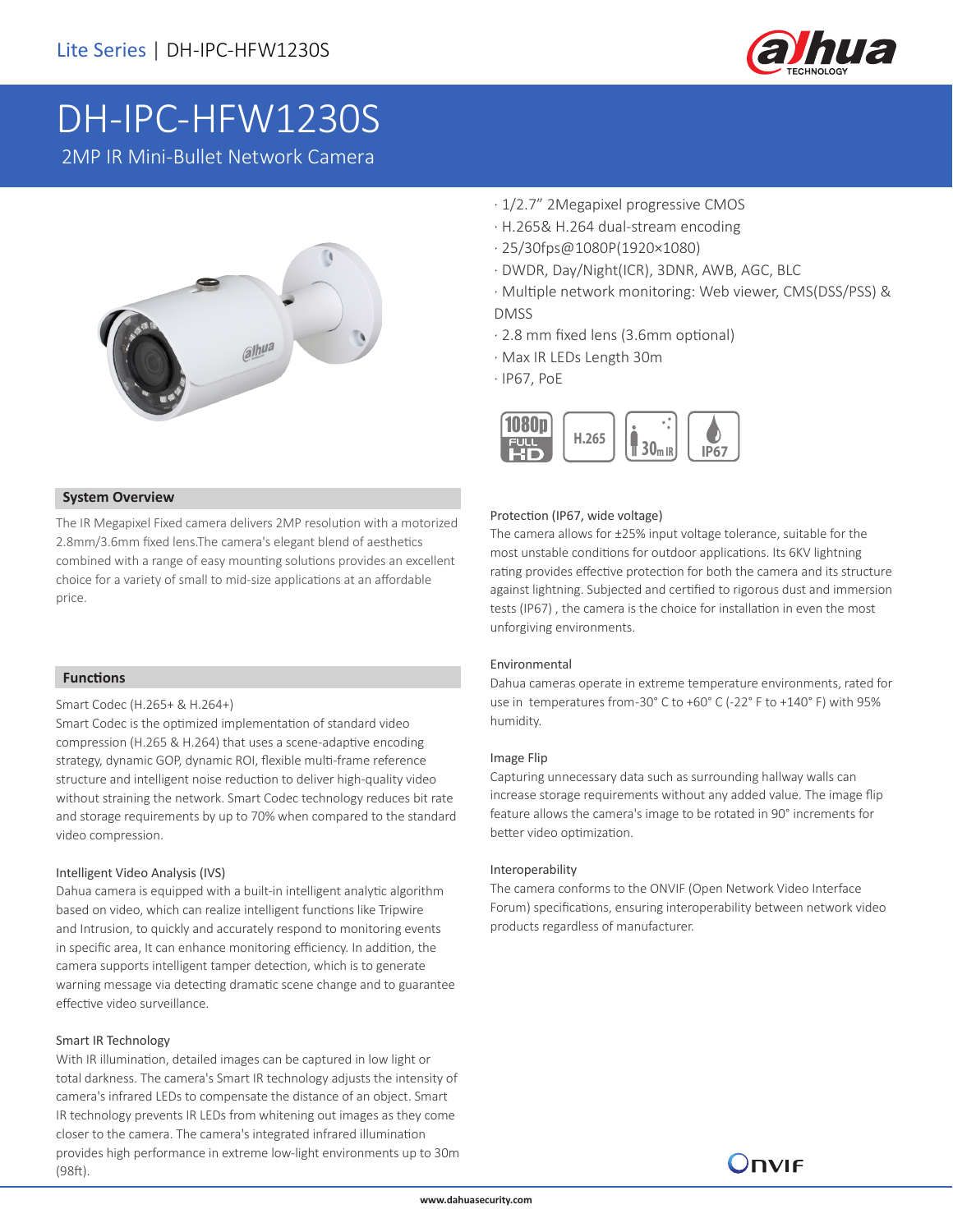## **Lite Series |** DH-IPC-HFW1230S

### **Technical Specification** Camera Image Sensor 1/2.7" 2Megapixel progresive CMOS Effective Pixels 1920(H) x1080(V) RAM/ROM 256MB/32MB Scanning System Progressive Electronic Shutter Speed Auto/Manual, 1/3~1/100000s Minimum Illumination 0.08Lux/F2.0( Color,1/3s,30IRE) 0.3Lux/F2.0( Color,1/30s,30IRE) 0Lux/F2.0(IR on) S/N Ratio More than 50dB IR Distance Distance up to 30m(98ft) IR On/Off Control Auto/ Manual IR LEDS 18 Lens Lens Type Fixed Mount Type Board-in Focal Length 2.8 mm (3.6 mm optional) Max. Aperture F2.0/F2.0 Angle of View H:104°/92°, V:55°/50° Focus Control Fixed Close Focus Distance 0.6m(0.9m) DORI Distance Lens Detect Observe Recognize Identify 2.8 mm 40(131ft) 16(52ft) 8(26ft) 4(13ft) 3.6 mm 53(174ft) 21(69ft) 11(36ft) 5(16ft) PTZ Pan/Tilt Range Pan:0° ~360° ;Tilt:0° ~90° ;Rotation:0° ~360° Intelligence Event Trigger Motion detection, Video tampering, Scene changing, Network disconnection, IP address conflict, Illegal access, Storage anomaly IVS Tripwire, Intrusion Video Compression H.265/H.264H/MJPEG(Sub Stream) Smart Codec Support H.265+/H.264+ Streaming Capability **2 Streams** Resolution 1080P(1920×1080)/1.3M(1280×960)/ 720P(1280×720)/D1(704×576/704×480)/ VGA(640×480)/CIF(352×288/352×240) Frame Rate Main Stream: 1080P(1 ~ 25/30fps) Sub Stream: D1(1 ~ 25/30fps)

Bit Rate Control CBR/VBR

Bit Rate H.265: 12K ~ 6400Kbps H.264: 32K ~ 10240Kbps

| Day/Night               | Auto(ICR) / Color / B/W                                                                                                                        |
|-------------------------|------------------------------------------------------------------------------------------------------------------------------------------------|
| <b>BLC Mode</b>         | BLC / HLC / DWDR                                                                                                                               |
| White Balance           | Auto/Natural/Street Lamp/Outdoor/Manual                                                                                                        |
| Gain Control            | Auto/Manual                                                                                                                                    |
| Noise Reduction         | 3D DNR                                                                                                                                         |
| <b>Motion Detection</b> | Off / On (4 Zone, Rectangle)                                                                                                                   |
| Region of Interest      | Off / On (4 Zone)                                                                                                                              |
| Electronic Image        | Support                                                                                                                                        |
| Smart IR                | Support                                                                                                                                        |
| Digital Zoom            | 16x                                                                                                                                            |
| Flip                    | 0°/90°/180°/270°                                                                                                                               |
| Mirror                  | Off/On                                                                                                                                         |
| <b>Privacy Masking</b>  | Off / On (4 Area, Rectangle)                                                                                                                   |
| Audio                   |                                                                                                                                                |
| Compression             | N/A                                                                                                                                            |
| Network                 |                                                                                                                                                |
| Ethernet                | RJ-45 (10/100Base-T)                                                                                                                           |
| Protocol                | HTTP;HTTPs;TCP;ARP;RTSP;RTP;RTCP;UDP;SMTP;<br>FTP;DHCP;DNS;DDNS;PPPoE;IPv4/v6;QoS;UPnP;<br>NTP;Bonjour;IEEE 802.1x;Multicast;ICMP;IGMP;<br>TLS |
| Interoperability        | ONVIF Profile S&G, API                                                                                                                         |
| <b>Streaming Method</b> | Unicast / Multicast                                                                                                                            |
| Max. User Access        | 10 Users / 20 Users                                                                                                                            |
| Edge Storage            | <b>NAS</b><br>Local PC for instant recording                                                                                                   |
| Web Viewer              | IE, Chrome, Firefox, Safari                                                                                                                    |
| Management Software     | Smart PSS, DSS, DMSS                                                                                                                           |
| Smart Phone             | IOS, Android                                                                                                                                   |
| Certifications          |                                                                                                                                                |
| Certifications          | CE (EN 60950:2000)<br>UL:UL60950-1<br>FCC: FCC Part 15 Subpart B                                                                               |
| Interface               |                                                                                                                                                |
| Video Interface         | N/A                                                                                                                                            |
| Audio Interface         | N/A                                                                                                                                            |
| <b>RS485</b>            | N/A                                                                                                                                            |
| Alarm                   | N/A                                                                                                                                            |
| Electrical              |                                                                                                                                                |
| Power Supply            | DC12V, PoE (802.3af)(Class 0)                                                                                                                  |
| Power Consumption       | <5.5W                                                                                                                                          |